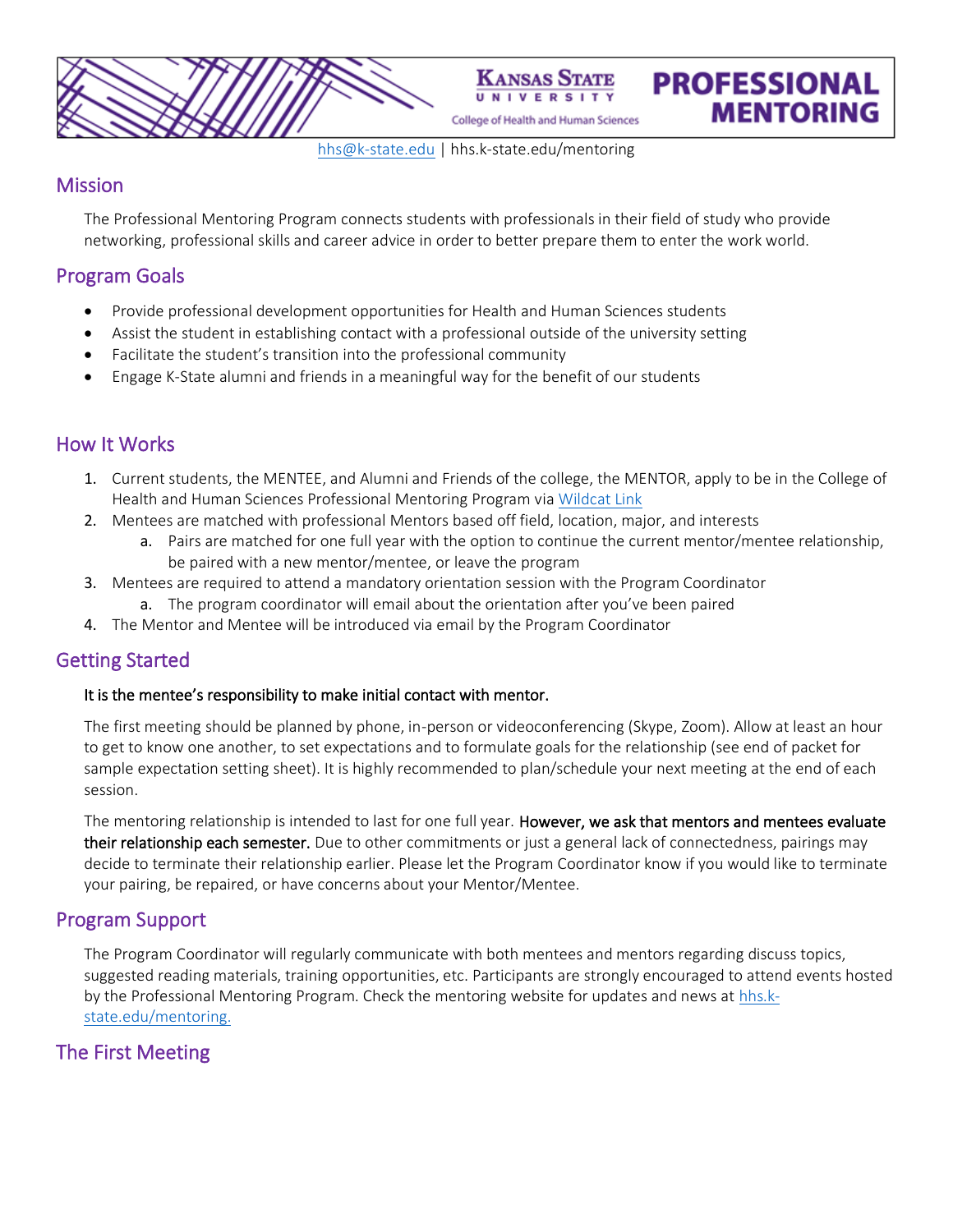The Professional Mentoring Program is structured for the student/mentee to "drive" the relationship. During the first meeting, your mentee may need some guidance with appropriately building and driving this new professional relationship. The following are some suggestions for the first meeting with your mentee.

### Getting to Know Each Other

Take time to share your "story" with your mentee and to learn their story.

- How did you decide to enter your field?
- What was college like for you?
- Did you participate in clubs/organizations?
- Did you complete any internships?
- Please share your work history/career path.
- Would you mind sharing your resume or CV?

### Talk about mentoring

Discuss previous experiences with mentoring. What worked well or what could've been improved in past mentoring relationships?

- What do we hope to get out of the mentoring relationship?
- Would you mind sharing about some of your own mentors that have helped you grow and develop professionally?

### Review the Mentor-Mentee Agreement

Take time to go through the Mentor-Mentee Agreement (sent separately during the introduction email)

- When and where will you meet and how often?
- Agree that you will both respect one another's time and respond promptly to emails and other correspondence (within 24 hours).
- Discuss how you will establish accountability and the importance of honoring commitments.

As part of the Agreement, you will discuss goals. Ask your mentee what their goals are for the relationship.

#### Example Goals

- Get advice on career paths
- Discuss the real-world experience of your future profession
- Improve your resume/cover letter/ personal statement
- Explore professional organizations and ways to get involved
- What do you hope to accomplish academically and professionally as a mentoring pair?

#### Plan the next meeting

Set the time and day for the next meeting/phone call at the end of each session! Most mentors and mentees will meet at least one hour per month. Decide what works for you and your mentor.

- Think about establishing meetings for the same day/time each month or week
- Agree on the topics for your next meeting
- Create an agenda that can be sent to your mentor

## Suggested Activities

- Meet for breakfast, lunch, or dinner
- Have a virtual coffee chat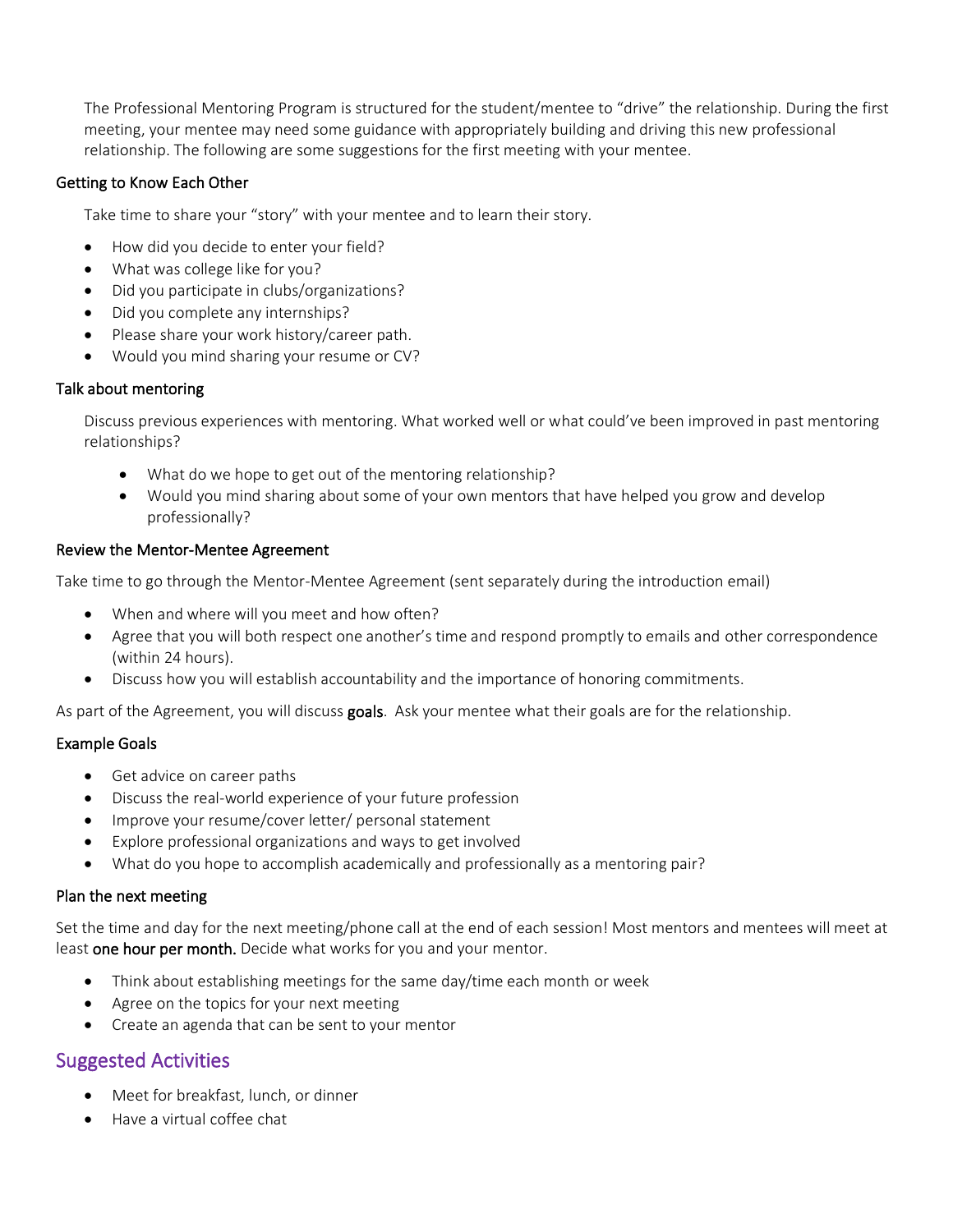- Review resumes or cover letters
- Invite your mentee to shadow you or an associate. Connect them with other professionals in your network. Share with them about a typical workday, projects and initiatives in your company.

# Topics of Discussion

- Career
	- o Give guidance in making a strategic career plan.
	- o Share wisdom on successful job search strategies.
	- $\circ$  Elaborate on the importance of looking ahead and being prepared for the many opportunities that may be presented to you throughout your career.
	- o Discuss the factors that contribute to your career plan and future opportunities: involvement with extracurricular training, service through volunteering, establishing a healthy work/life balance, and any additional suggestions.
- Professionalism
	- o Discuss how to implement advice, strategies and experiences during the mentorship to make yourself more marketable for employment upon graduation.
	- o Use their experience and ask about/practice interviewing skills.
	- o Discuss professional development organizations, additional training/certifications and other activities in their career field that may be beneficial as part of your career plan.
- **Education** 
	- o Discuss academics and balancing the demands of being a college student.

# Mentee Responsibilities

Once a mentee is paired with a mentor, they attend a mandatory orientation meeting with the program coordinator to review the mentee responsibilities as outlined below.

### Time Commitment

- Responsible for initial contact with their mentor and setting up the first meeting.
- Respect the mentor's time and to honor commitments.
- Be committed to meeting with your mentor at least once per month.
- Be committed to the mentoring relationship for the entire year of your pairing.

#### Listen

• Be open to constructive feedback from the mentor.

### Be Honest

- Share your experiences, concerns, and questions.
- Be committed to keep confidences and realize the mentorship is a professional relationship.

# Mentor Responsibilities

#### Time Commitment

- Mentors/mentees should meet at least one hour per month by phone, video conferencing or in-person.
- Pairs may choose to exchange emails between meetings to keep in touch.
- Commit to being engaged and accessible to the mentee.